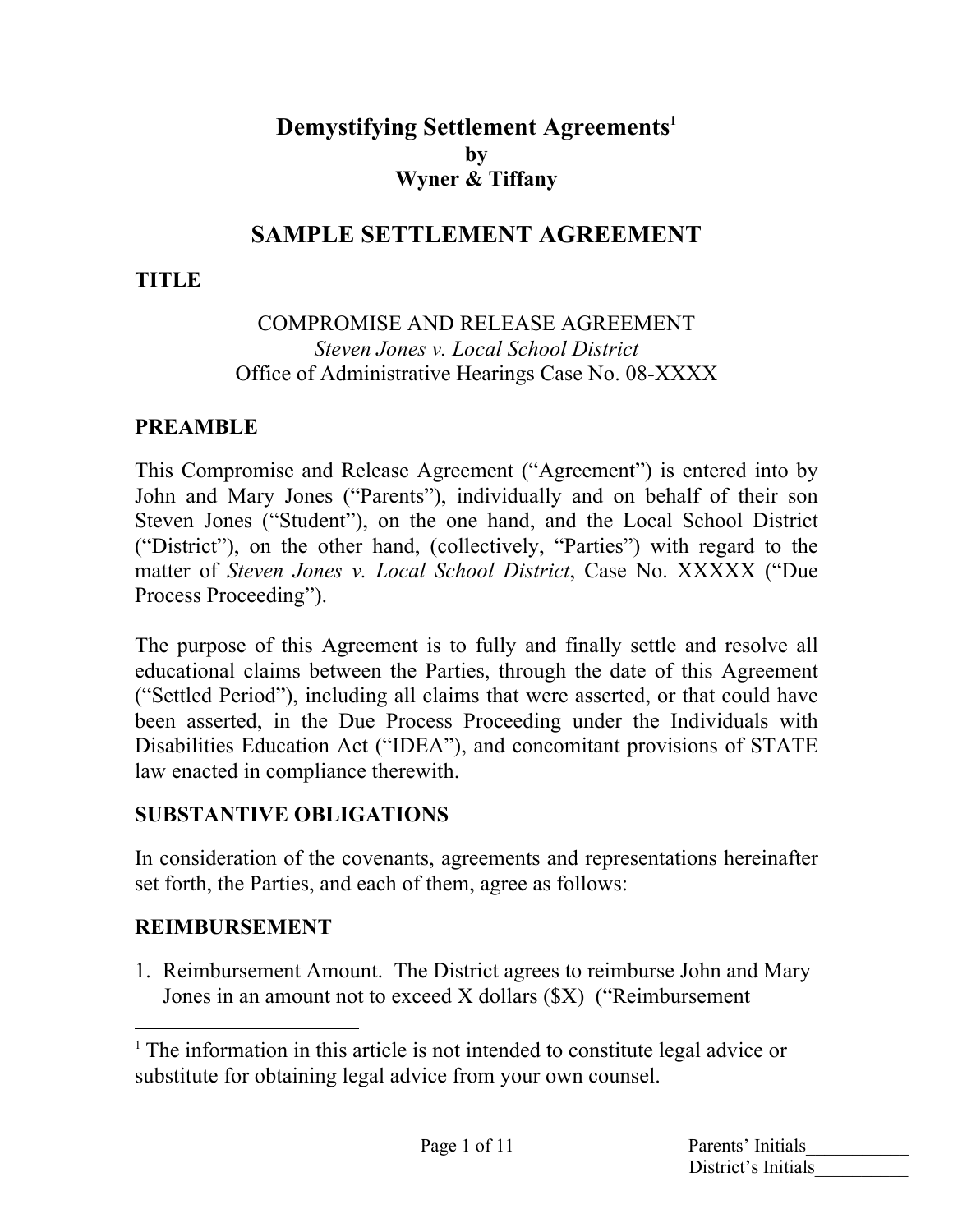Payment"), which shall be mailed to them at their residence address of Street Address, City, State, Zip Code.

- 2. Reimbursable Educational Expenses. The Reimbursement Payment represents reimbursement for "Educational Expenses" incurred on behalf of Student between XX/XX/XX and the effective date of this Agreement. The phrase "Educational Expenses" shall include, but not be limited to, the following: assessments and evaluations; assistive technology; academic instruction and/or remediation, including tuition and/or tutoring; behavioral interventions and services; social and emotional skills development; training for paraprofessionals, teachers, qualified instructors and "related service" providers, parents, and caregivers; and/or "related services," within the meaning of 20 U.S.C. § 1401(26), including, but not limited to transportation costs, to be calculated at the rate of X cents per mile.
- 3. Reimbursement Documentation. The Reimbursement Payment will be paid within X days of the District's receipt of complete documentation evidencing actual payment of the Educational Expenses. Acceptable documentation consists of either (1) copies of cancelled checks (back and front), and/or redacted credit card receipts, or (2) a third party invoice reflecting the amount of, and the dates upon which, the Educational Expenses were incurred, and an original signature of the service provider reflecting that payment was received. This documentation shall be submitted to Director of Special Education, Local School District, Street Address, City, State, Zip Code.

# **COMPENSATORY EDUCATION**

- 4. Compensatory Educational Services Provided by District Staff. The District agrees to provide Student with X hours of compensatory speech and language therapy services to be delivered in a 1:1 setting by a credentialed speech and language pathologist, for X minutes per session, X sessions per week, through XX/XX/XX. Any services not used by that day shall be forfeited and shall no longer be available to Student.
- 5. Compensatory Educational Services Provided by Certified Nonpublic Agency. The District agrees to provide Student with X hours of compensatory occupational therapy services to be delivered in a 1:1 setting by ABC OT Agency, for X minutes per session, X sessions per week, through XX/XX/XX. Any services not used by that day shall be forfeited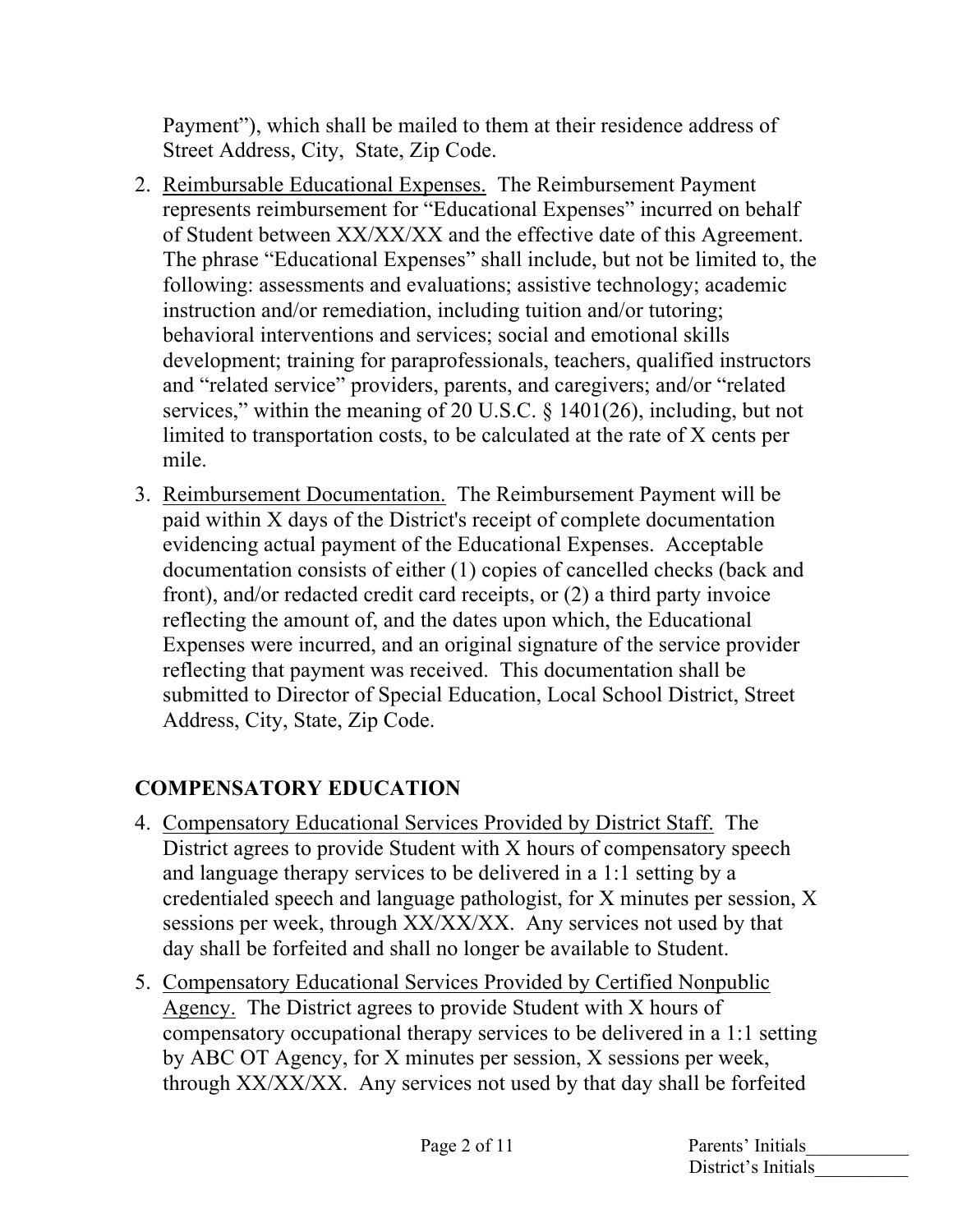and shall no longer be available to Student. Such services shall be provided to Student at dates and times chosen by Parents that do not conflict with regular school hours. If ABC OT Agency is unable or unwilling to provide Student with such services, then the District agrees to pay another mutually agreed-upon certified non-public agency to provide such services.

- 6. Compensatory Educational Services to be Funded by District. The District agrees to reimburse Parents for up to X dollars (\$X) for compensatory, after school tutoring in the area of reading. Such tutoring shall be provided either by a credentialed teacher or by a qualified reading specialist, at the sole discretion of Parents. Reimbursement shall be made consistent with the provisions in paragraph 3 of this Agreement.
- 7. Compensatory Services are Supplemental to Current Services. The Compensatory Education Services described in paragraphs 4, 5 and 6 shall be supplemental to Student's current special education program.

## **CURRENT SERVICES AND/OR ACCOMMODATIONS**

- 8. Ongoing Services Provided by District Staff. The District shall provide Student with physical therapy services to be delivered in a 1:1 setting by a credentialed physical therapist, for X minutes per session, X sessions per week, through XX/XX/XX.
- 9. Ongoing Services Provided by Certified Nonpublic Agency. The District shall provide Student with applied behavioral analysis services to be delivered by Autism Behavioral Agency during non-school hours, in a 1:1 setting at the Agency's clinic or in Student's home, for X minutes per session, X sessions per week, plus X hours per week of supervisory services, through XX/XX/XX. If Autism Behavioral Agency is unable or unwilling to provide Student with such services, then the District agrees to pay another mutually agreed-upon, certified non-public agency to provide such services.
- 10. Accommodations. The District will provide books on tape or CD for the textbooks for Student's courses ("audio books"). The District will identify the textbooks necessary for Student's classes at least 10 weeks prior to the commencement of the next semester and will undertake to procure the audio books on a timely basis, including from any source identified by the Parents. If the textbooks are not available on tape or CD, the District will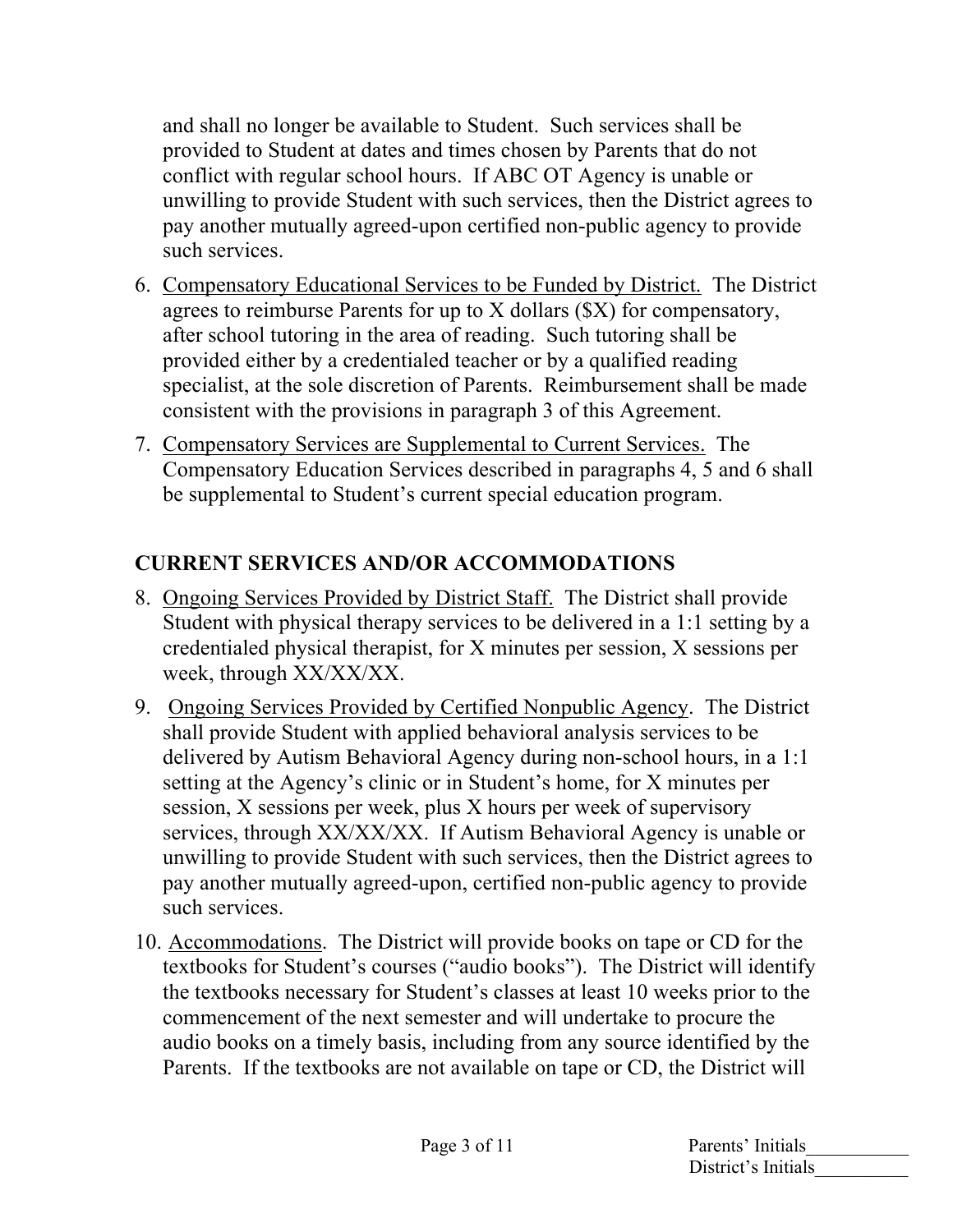make a request that Reading for Blind and Disabled undertake to convert the book to tape or CD.

11. Development of IEP Addendum. Within five (5) business days of the full execution of this Agreement, the District shall present to Parents an IEP Addendum that includes each of the services and accommodations identified in paragraphs 8-10 of this Agreement.

### **CONTINUING OBLIGATION TO PROVIDE FAPE**

12. Continuing Obligation to Provide FAPE. No provision of this Agreement may be construed as relieving the District of its federal or state obligation to provide Student with special education and/or related services from and after the last day of the Settled Period.

# **STAY PUT**

13. Stay Put Placement and Services. The Parties agree that for purposes of the "stay put" doctrine, Student's last agreed upon IEP shall be the IEP document to which the Parents consented on XX/XX/XX, as amended by the IEP Addendum described in paragraph 11. Student's stay put shall not include any services that gave rise to reimbursable Educational Expenses described in paragraph 2, or any compensatory services described 4, 5 and 6 of this Agreement.

# **ATTORNEYS' FEES**

14. Reimbursement of Parents' Reasonable Attorneys Fees. Within X days of receipt of a redacted invoice or billing statement for legal services rendered and costs incurred on behalf of Student and his Parents in connection with the Due Process Proceeding, the District will cause a check to be delivered to Parents' attorney of record in the Due Process Proceeding, made payable to its Attorney Client Trust Account in the aggregate amount of X thousand dollars (\$X,000) ("Attorneys' Fees Reimbursement"). The Attorneys' Fees Reimbursement is made in full satisfaction of all claims for reimbursement of reasonable attorneys' fees pursuant to 20 U.S.C.  $\S$  1415(i)(3)(B) through the date of full execution of this Agreement. The Parties agree that the payment of the Attorneys' Fees Reimbursement is not and shall not be construed as evidence that the Petitioners are a "prevailing party" pursuant to 20 U.S.C. § 1415(i)(3).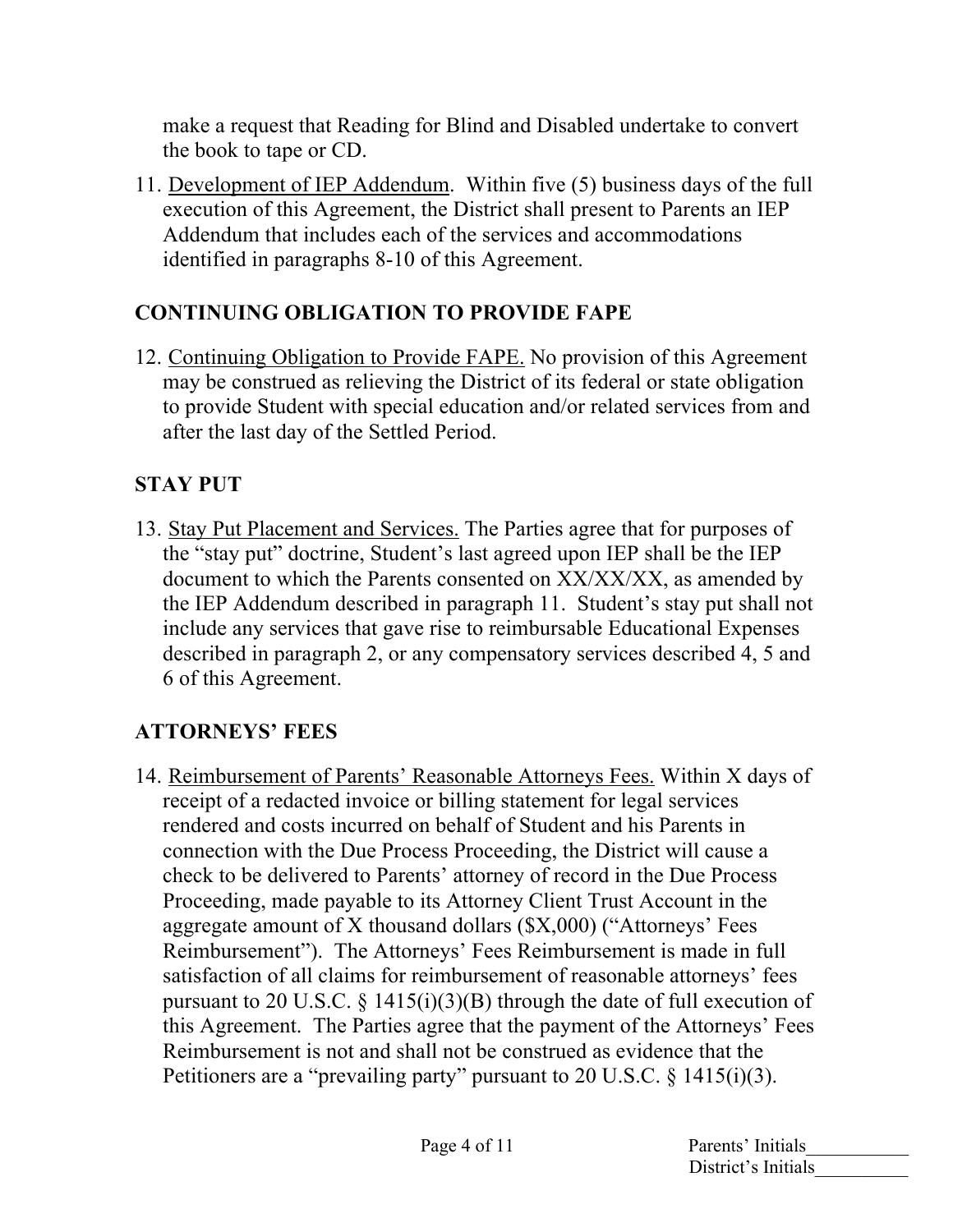### **MUTUAL RELEASES**

- 15. Claims Released by Student and Parents. Upon receipt of the Reimbursement Payment, and the Attorneys' Fees Reimbursement, Student and his Parents, and each of them, on behalf of themselves, and their respective legal representatives, predecessors, successors, heirs, executors, assigns, agents, and attorneys, and each of them, hereby fully and forever release and discharge the District, and its legal representatives, predecessors, successors, heirs, executors, assigns, officers, agents, employees, directors, shareholders, trustees, insurance companies, joint powers authorities and self-insurance pools, and attorneys, and each of them, from any and all claims, demands, covenants, actions, suits, causes of action, obligations, controversies, debts, costs, expenses, attorneys' fees, accounts, damages, losses and liabilities, arising under the IDEA and concomitant provisions of STATE law enacted in compliance therewith, including, but not limited to, any matter or claim which was, or could have been, asserted in the Due Process Proceeding, by reason of any matter, cause or thing whatsoever occurred, done, omitted, or suffered to be done on or before the last day of the Settled Period, which Student and his Parents, or any of them, now owns or holds, or may at any time hereafter own or hold.
- 16. Claims Released by School District. Upon receipt of a notice filed with the hearing office on behalf of Student and his Parents dismissing the Due Process Proceeding with prejudice, the District, on behalf of itself, and its legal representatives, predecessors, successors, heirs, executors, assigns, officers, agents, employees, directors, shareholders, trustees, insurance companies, joint powers authorities and self-insurance pools, and attorneys, and each of them, hereby fully and forever release and discharge Student and his Parents, and each of them, and their respective legal representatives, predecessors, successors, heirs, executors, assigns, agents, and attorneys, and each of them, from any and all claims, demands, covenants, actions, suits, causes of action, obligations, controversies, debts, costs, expenses, attorneys' fees, accounts, damages, losses and liabilities, arising under the IDEA, and provisions of STATE law enacted in compliance therewith, including, but not limited to, any matter or claim which was, or could have been, asserted in the Due Process Proceeding, by reason of any matter, cause or thing whatsoever occurred, done, omitted, or suffered to be done on or before the last day of the Settled Period,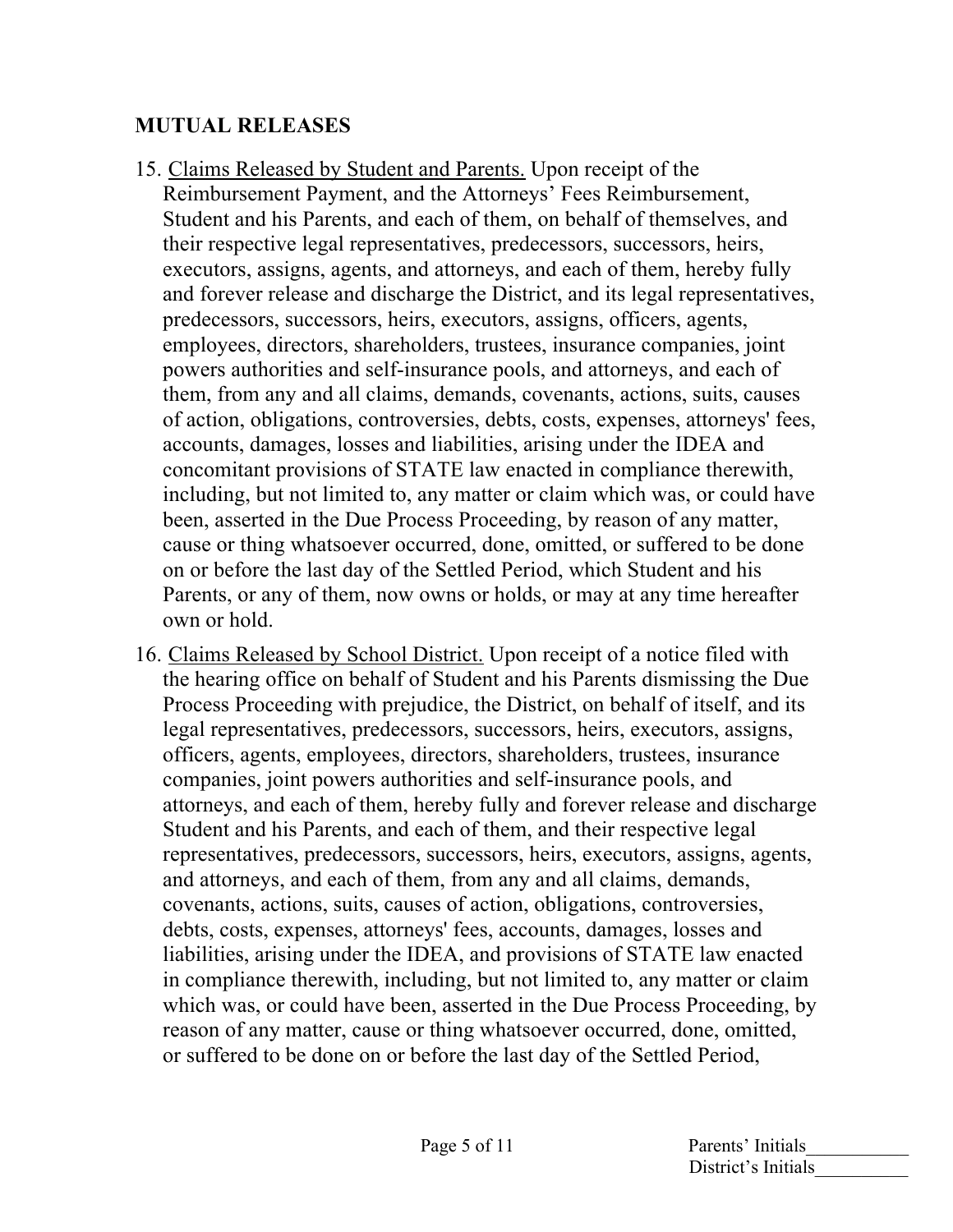which the District now owns or holds, or may at any time hereafter own or hold.

17. Releases Do Not Affect Enforceability. The releases set forth above do not apply to any disputes that may arise by reason of acts or omissions occurring after the date of execution of this Agreement. It is understood that no aspect of this Agreement shall release, (or is intended to release or waive any right or remedy against) any Party from liability for any post-Agreement new wrongful acts or omissions, including independent torts, unrelated to the provisions of this Agreement.

## **ENFORCING THE SETTLEMENT AGREEMENT**

- 18. Enforcement of Settlement Agreement Reached at Resolution Session OR Settlement Agreement Reached Through Mediation. This Agreement was reached at a Resolution Session and is enforceable in state or federal court pursuant to 20 U.S.C. § 1415(f)(1)(B)(iii). **OR** This Agreement was reached through mediation and is enforceable in state or federal court pursuant to 20 U.S.C.  $\frac{1415(e)(2)}{F(iii)}$ .
- 19. Attorneys' Fees for Enforcing Agreement. In the event that any of the Parties hereto brings any action or proceeding to enforce this Agreement or any provision thereof, the "prevailing party" (as determined by the court) in such action or proceeding will be entitled to recover from the other Party, reasonable attorneys' fees and costs, including court costs, expert witness fees, and other necessary costs, whether or not such action or proceeding is prosecuted to Judgment, as shall be fixed by the court.

# **CONFIDENTIALITY**

20. Confidentiality. The Parties acknowledge and agree that this Agreement is the product of negotiations that took place in connection with a confidential mediation within the meaning of 20 U.S.C.  $\S$  1415(e)(2).

# **[OR]**

Confidentiality.The Parties acknowledge and agree that this Agreement and all settlement negotiations have been and shall remain confidential.

20.1. All Discussions and Documents Confidential. The Parties acknowledge and agree that all discussions (including, any admission made), and any documents prepared in the course of, or pursuant to,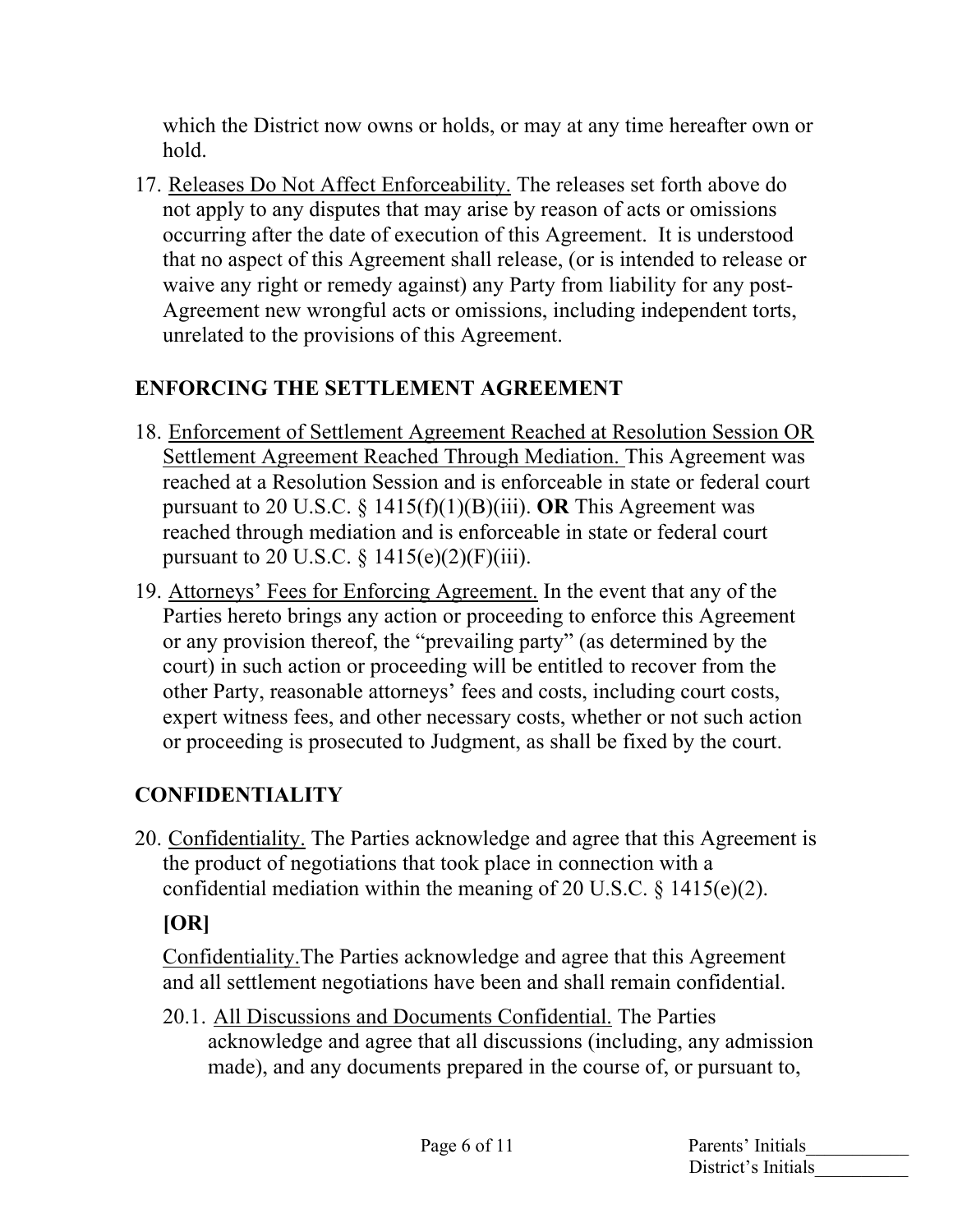this Mediation (including, but not limited to, this Agreement), shall be deemed a confidential communication.

- 20.2. Disclosure Prohibited. No Party may disclose any such confidential communication to any person or entity that is not a Party hereto, without the prior written consent to such disclosure signed by all other Parties and signatories hereto.
- 20.3. Right to Prevent Disclosure in Legal Proceedings. Each Party hereto has a privilege to refuse to disclose and to prevent any other Party from disclosing any such confidential communication, whether in an adjudicative proceeding (including, a due process proceeding), civil action, or other proceeding.
- 20.4. Exception for Purposes of Enforcement. Notwithstanding such privilege, the Parties mutually consent to disclosure (but only by a Party hereto), and to the admissibility of this Agreement, under seal in any State court of competent jurisdiction or in a district court of the United States, solely for the purpose of enforcing the terms of this Agreement.
- 20.5. Compliance with Statutory Disclosure Requirements. Nothing contained in this Paragraph 20 regarding confidentiality shall preclude the District from complying with any state law requiring the District, as public agency, to disclose the substantive terms of, or produce a copy of, a public record ("State Sunshine Laws"). Provided, however, if and to the extent that the District must disclose the substance of this Agreement, or provide copies of this Agreement, in compliance with such State Sunshine Laws, before making any such disclosure, the District shall first eliminate and/or redact all references to: Student's name; Parents' names; Student's and Parents' address; and, the names and addresses of nonpublic schools or agencies identified in the Agreement. The District agrees that from and after the date of such disclosure by the District, Student and his Parents shall also be entitled to make disclosures concerning this Agreement to the full extent of those made by the District.
- 20.6. Duty to Notify Party of Litigation Instituted by a Non-Party to Obtain Copy of Agreement. Within three (3) business days of service of any legal notice upon the District providing notice that a non-Party has instituted litigation against the District to compel the District to produce a copy of this Agreement, if Student or Parents are not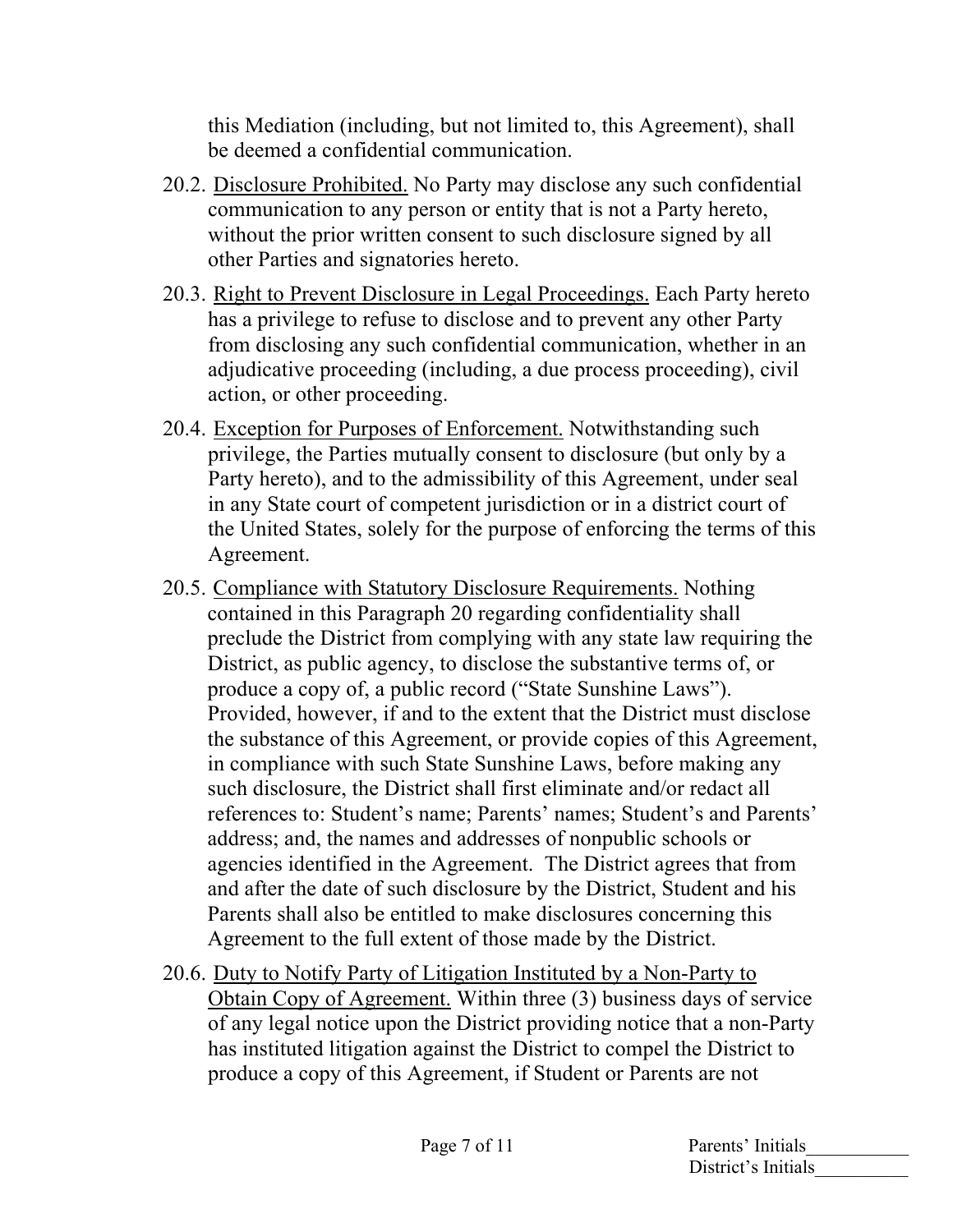named as a defendant or respondent in such proceeding, the District shall provide Parents with a copy of such legal notice and all accompanying papers, pleadings, motions, and documents filed in any adjudicative proceeding (including, a due process proceeding), civil action, or other proceeding, so that Parents may consult with counsel and determine whether to intervene in such proceeding.

### **BOARD APPROVAL**

21. Board Approval. Within five (5) days of the full execution of this Agreement, the Parties shall request that the Due Process Proceeding be placed off-calendar pending the approval of this Agreement by the District's Board of Education ("Board") on or before XX/XX/XX. Within one (1) day of the Board's consideration of whether to approve this Agreement, the District shall file and serve written notice upon Parents and the hearing office that the Board has either approved this Agreement, or declined to approve this Agreement. If the Agreement is not approved by the Board on or before XX/XX/XX, the Parties shall request that the hearing office place the Due Process Proceeding back on calendar for dates agreeable to the Parties. If the Board approves the Agreement, Parents will voluntarily move to dismiss the Due Process Proceeding with prejudice within five (5) days of their receipt of notice of the Board's approval of the Agreement.

## **MISCELLANEOUS PROVISIONS**

- 22. Representations and Warranties. Each Party acknowledges, warrants and represents that:
	- 22.1. Each Party has voluntarily executed this Agreement, without any duress or undue influence being imposed upon each such Party;
	- 22.2. Each Party has read this Agreement;
	- 22.3. Each Party was represented in the preparation, negotiation, and execution of this Agreement by legal counsel of their own choice or had the opportunity to retain legal counsel;
	- 22.4. The Agreement has been fully explained to them by their respective legal counsel;
	- 22.5. Each Party understands the terms and consequences of this Agreement and of the releases set forth herein;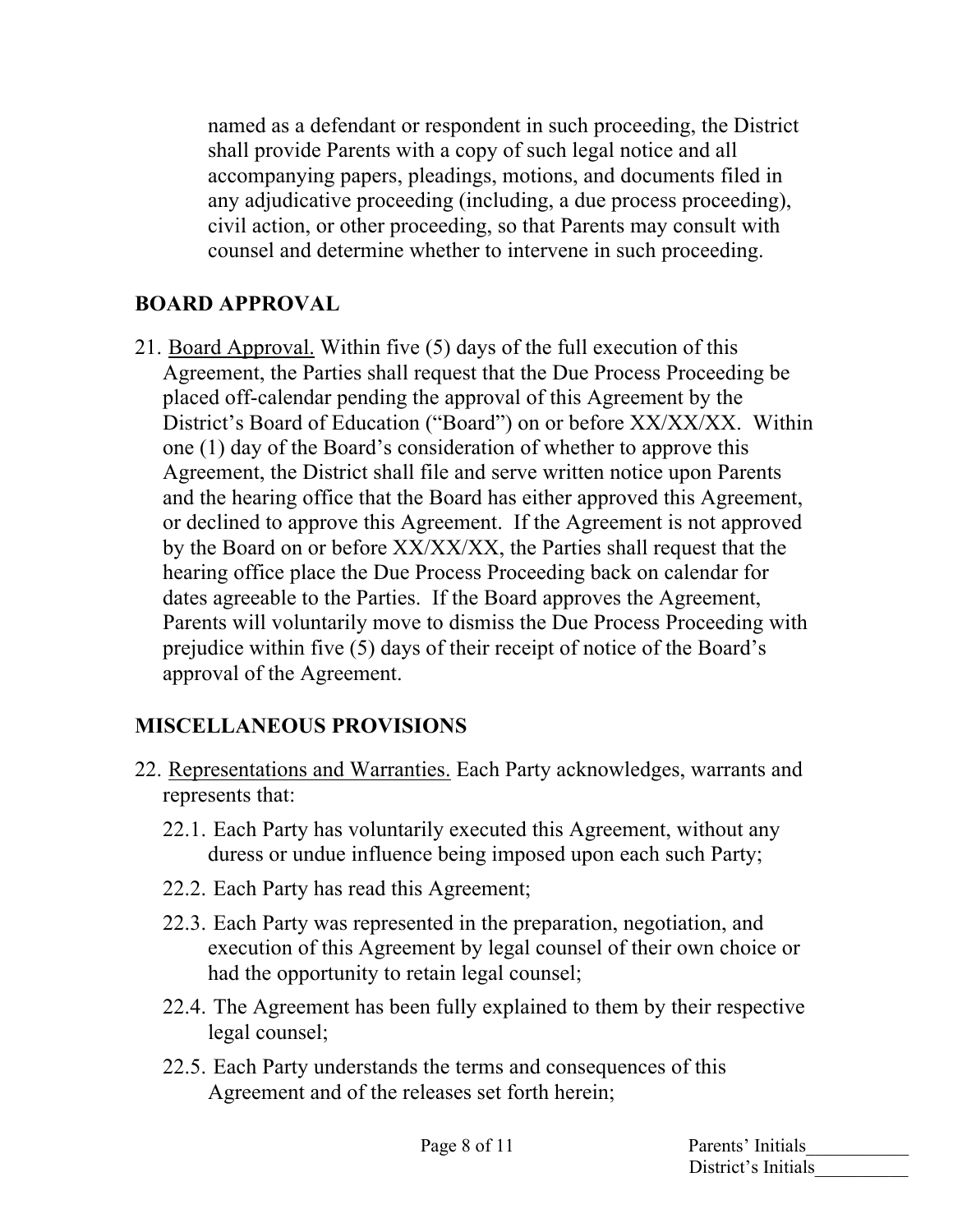- 22.6. Each Party is fully aware of the legal and binding effect of this Agreement, and signs the same of their own free will; and,
- 22.7. Each Party who is a signatory hereto is of competent and sound mind.
- 23. Full Cooperation in Consummating Agreement. Each Party to this Agreement shall cooperate fully in the execution of any and all other documents and the completion of any additional actions that may be necessary or appropriate to give full force and effect to the terms and intent of this Agreement.
- 24. No Admission of Liability. This Agreement is not, and shall not be construed as, an admission of liability, fault, or wrongdoing of any kind by any Party.
- 25. No "Prevailing Party." Except as otherwise provided in this Agreement, the Parties, and each of them, agree to bear their own attorneys' fees and costs, and no Party shall be deemed to be a "prevailing party."
- 26. Interpretation. The language and terms of this Agreement are to be understood in their ordinary sense (except where otherwise defined) and are not to be interpreted in a technical manner so as to unfairly deprive any Party of substantive rights. Whenever the context may so require, the masculine gender shall be deemed to refer to and include the feminine and neuter, and the singular to refer to and include the plural, and vice versa.
- 27. Not to be Construed as Drafted by One Party. The text of this Agreement is the product of negotiation among all the Parties and is not to be construed as having been prepared by one Party or the other Party, but shall be construed as if all Parties jointly prepared this Agreement, and any uncertainty or ambiguity shall not be interpreted against any one Party.
- 28. Entire Agreement. This Agreement contains the entire Agreement between the Parties, and supersedes any prior agreements concerning the same subject matter. No representations, oral or otherwise, express or implied, other than those contained herein have been made by any Party hereto.
- 29. Modification by Writing Only. This Agreement shall not be modified by any Party by oral representation made before or after the execution of this Agreement. All modifications must be in writing and signed by all of the Parties hereto.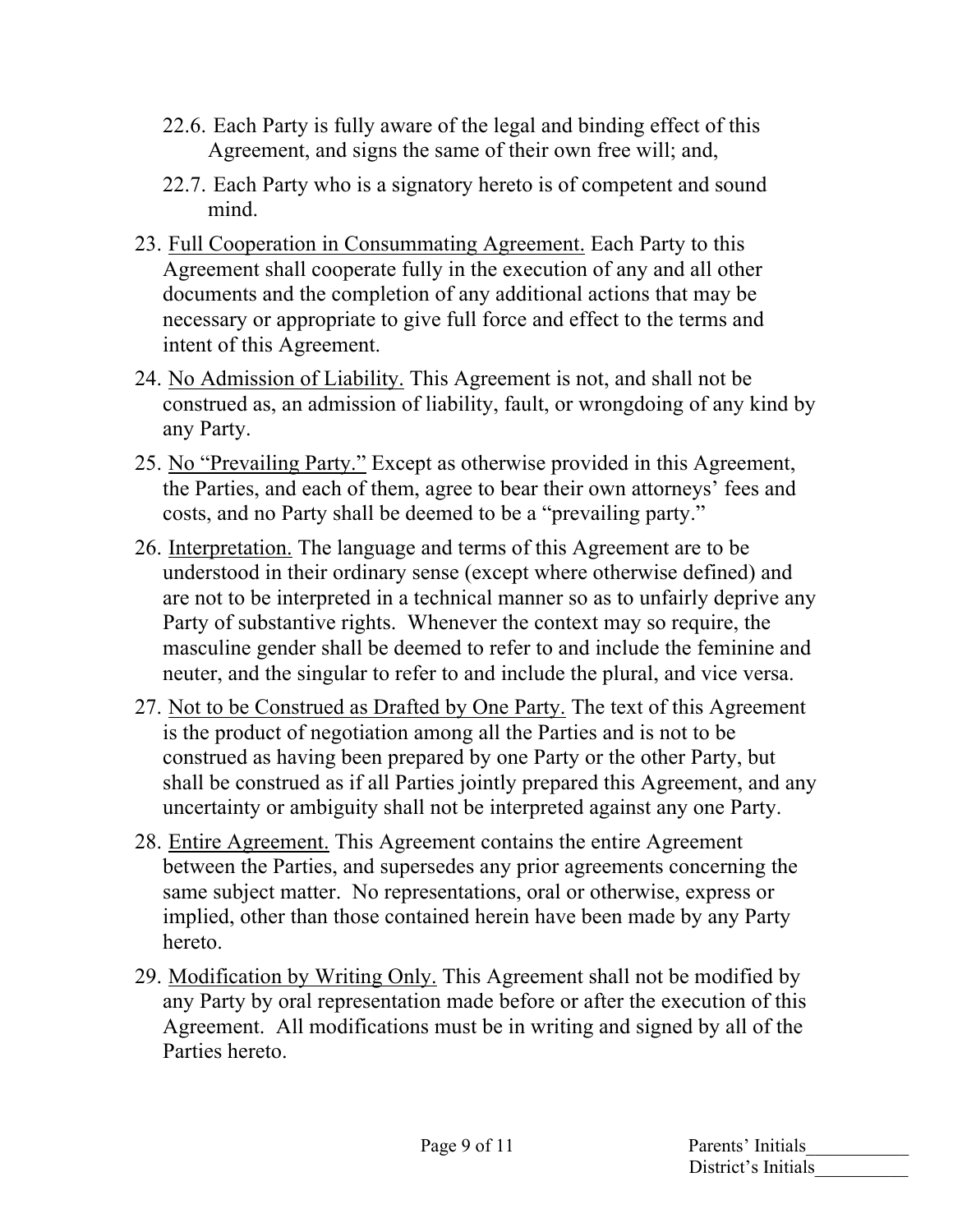- 30. Authority to Enter Agreement. Each Party warrants that the person signing this Agreement is authorized and empowered to sign this Agreement on its/his/her behalf, and to bind such Party to the terms of this Agreement.
- 31. No Prior Assignment of Rights. The Parties, and each of them, represent and warrant that no other person or entity has claimed or now claims any interest in the subject matter of this Agreement, and that each such Party has the sole right and exclusive authority to execute this Agreement, and that they have not sold, assigned, transferred, or otherwise set over to any other person or entity, any claim, lien, demand, cause of action, obligation, damage, or liability covered thereby.
- 32. Binding Upon Successors and Assigns. This Agreement shall bind the heirs, legal successors, personal representatives, successors, and assigns of each Party, and inure to the benefit of each Party and its/his/her attorneys, agents, directors, trustees, officers, employees, servants, successors and assigns.
- 33. No Third Party Beneficiaries. This Agreement is not for the benefit of any third party that is not referred to herein and shall not be deemed to give any right or remedy to any such third party.
- 34. Severability of Terms. If any provision of this Agreement is held to be invalid or unenforceable by a court of competent jurisdiction, that determination shall not invalidate or render unenforceable any other provision of this Agreement.
- 35. Execution in Counterparts. This Agreement may be signed in counterparts, such that signatures appear on separate signature pages. A copy or original of this document with all signature pages appended together shall be deemed a fully executed Agreement. Copies or facsimiles of signatures are the equivalent of original signatures.
- 36. Effective Date. This Agreement shall be deemed fully executed and effective when it has been signed by all of the Parties.